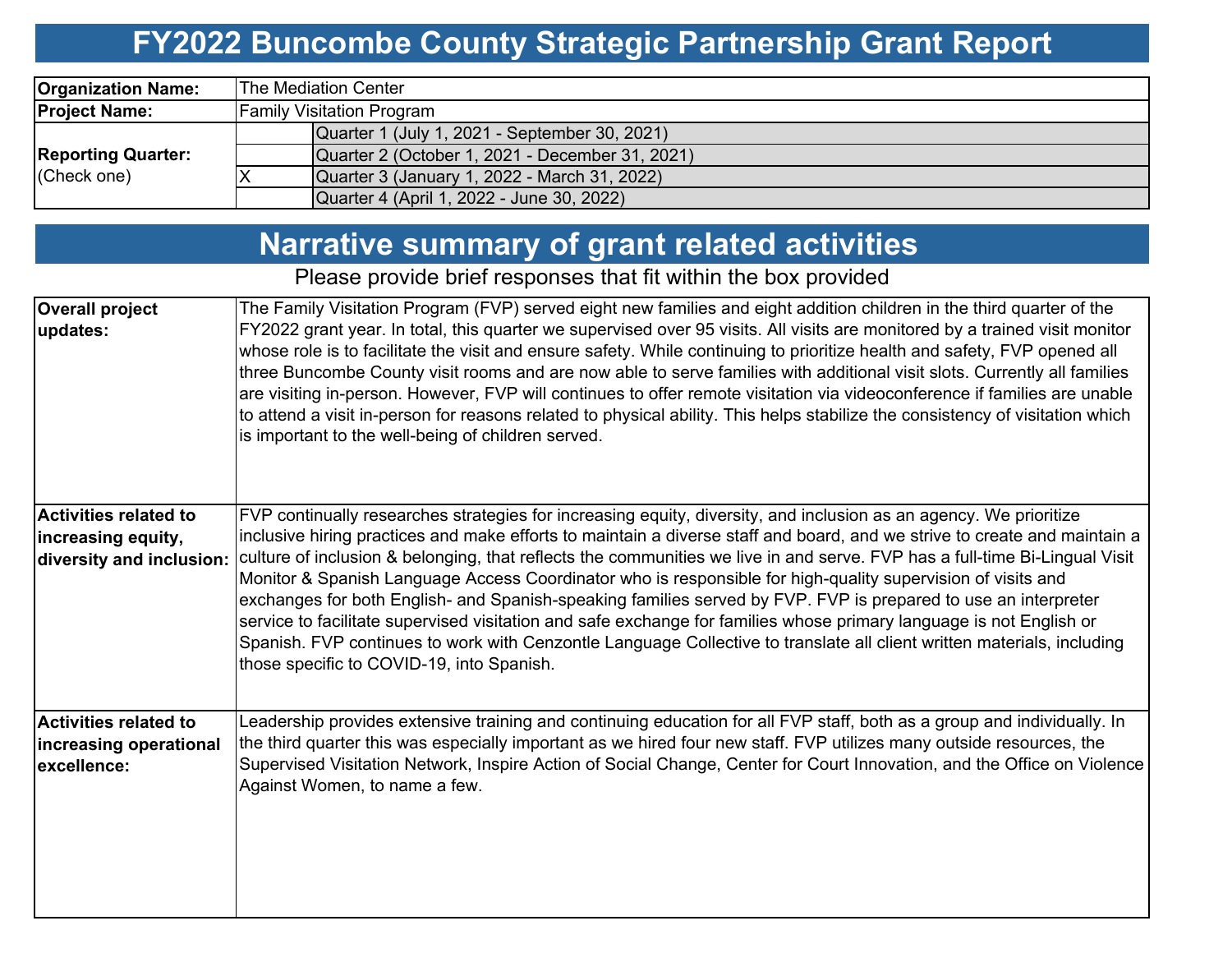# **FY2022 Buncombe County Strategic Partnership Grant Report**

| <b>Organization Name:</b>                | <b>The Mediation Center</b>                     |  |  |  |  |  |  |  |
|------------------------------------------|-------------------------------------------------|--|--|--|--|--|--|--|
| <b>Project Name:</b>                     | <b>Family Visitation Program</b>                |  |  |  |  |  |  |  |
| <b>Reporting Quarter:</b><br>(Check one) | Quarter 1 (July 1, 2021 - September 30, 2021)   |  |  |  |  |  |  |  |
|                                          | Quarter 2 (October 1, 2021 - December 31, 2021) |  |  |  |  |  |  |  |
|                                          | Quarter 3 (January 1, 2022 - March 31, 2022)    |  |  |  |  |  |  |  |
|                                          | Quarter 4 (April 1, 2022 - June 30, 2022)       |  |  |  |  |  |  |  |

# **Progress toward annual goals**

|                                                   | Please only include new data for the specific quarter |                  |                  |                  |                  |                                                 |
|---------------------------------------------------|-------------------------------------------------------|------------------|------------------|------------------|------------------|-------------------------------------------------|
| <b>IMeasure</b>                                   | <b>Annual Goal</b>                                    | <b>Quarter 1</b> | <b>Quarter 2</b> | <b>Quarter 3</b> | <b>Quarter 4</b> | <b>Progress</b><br>toward<br><b>Annual Goal</b> |
| Number of families served in the Family           |                                                       |                  |                  |                  |                  |                                                 |
| <b>Visitation Program</b>                         | 30                                                    | 13               | 4                | 8                |                  | 25                                              |
| Percent of families indicating they feel they and |                                                       |                  |                  |                  |                  |                                                 |
| their children are safe during supervised visits  |                                                       |                  |                  |                  |                  |                                                 |
| and exchanges                                     | 95%                                                   | 98%              | 100%             | 100%             |                  | 100%                                            |
| Percent of families safe from abuse and neglect   |                                                       |                  |                  |                  |                  |                                                 |
| while using supervised visitation and safe        |                                                       |                  |                  |                  |                  |                                                 |
| exchange services                                 | 100%                                                  | 100%             | 100%             | 100%             |                  | 100%                                            |
| Number of advisory committee members              |                                                       |                  |                  |                  |                  |                                                 |
| appointed from different partner agencies<br>8    |                                                       | 6                |                  |                  |                  | 8                                               |

#### **Comments:**